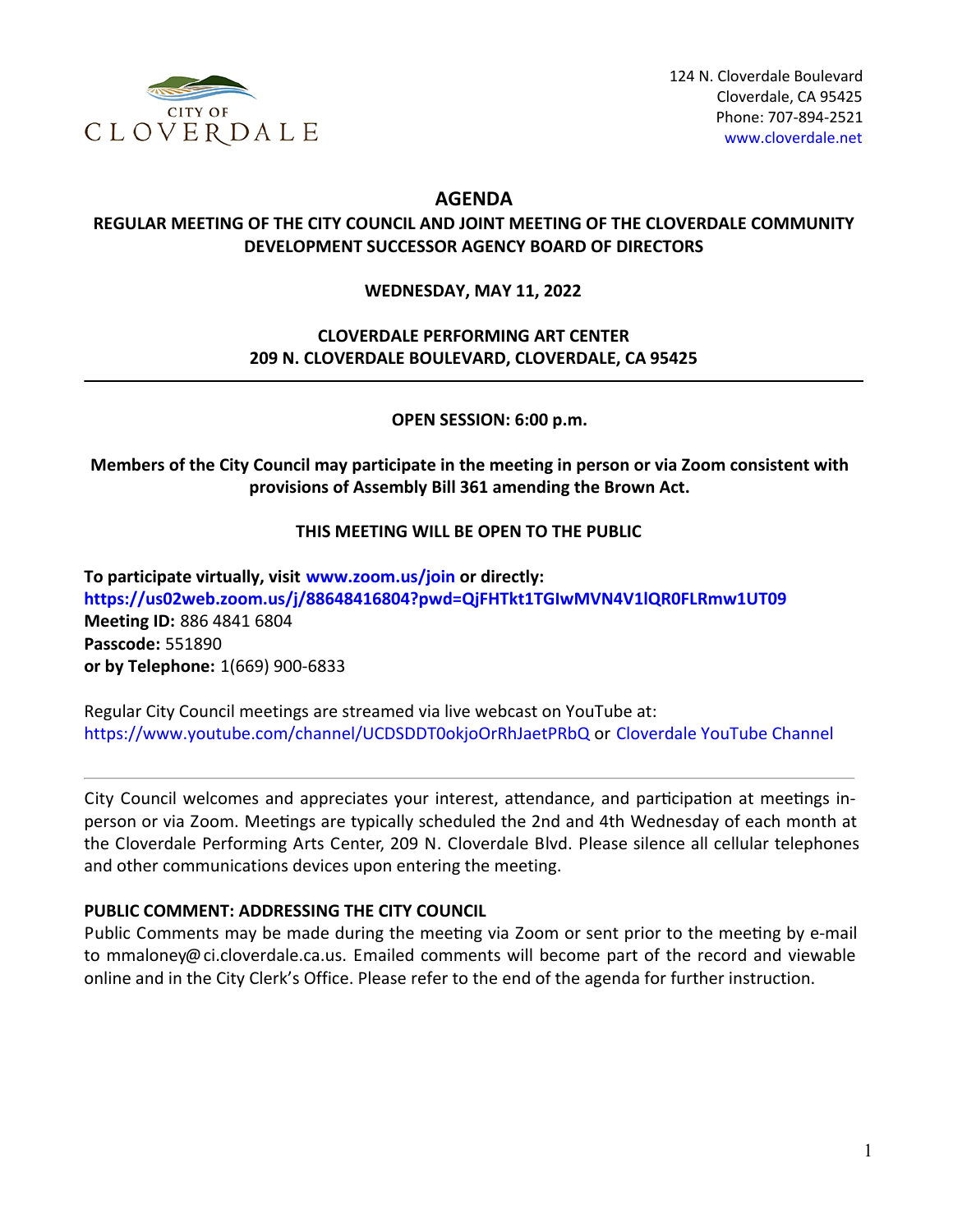#### **A. OPENING PUBLIC SESSION – 6:00 p.m.**

- Call to Order
- Pledge of Allegiance
- Roll Call:
	- Mayor Lands
	- Vice Mayor Wolter
	- Councilmember Bagby
	- Councilmember Cruz
	- Councilmember Palla
- Conflict of Interest Declaration
- Agenda Review Regular Session (Changes and/or Deletions)  $\bullet$
- **B. PUBLIC COMMENTS:** Any person wishing to speak to the City Council on items not listed on the agenda may do so at this time. Members of the public have the right to speak on any item on the Council Agenda at the time the item comes up for consideration. Pursuant to the Brown Act, the City Council is not allowed to consider issues or take action on any item not listed on the agenda. Per City Council Policy, three minutes are allotted to each speaker, and each speaker may only speak once per item.

### **C. PROCLAMATIONS/PRESENTATIONS:**

- C.1 Student Liaison Report (Verbal)
- C.2 Proclamation Older Americans Month [Proclamation](https://legistarweb-production.s3.amazonaws.com/uploads/attachment/pdf/1364960/Proclamation_-_Recognizing_May_2022_as_Older_Americans_Month.pdf) - Older Americans Month
- C.3 Proclamation Police Week & Peace Officer Memorial Day [Proclamation](https://legistarweb-production.s3.amazonaws.com/uploads/attachment/pdf/1360828/Proclamation_Proclaiming_Police_Week_and_Police_Officer_Memorial_Day.pdf) - Police Week and Police Officer Memorial Day
- **D. CONSENT CALENDAR:** All items under Consent Calendar will be considered together by one action of the City Council unless any Councilmember or member of the public requests that an item be removed and considered separately.
	- D.1 Minutes of the April 27, 2022, City Council Meeting

### **Recommended Action(s):**

Approve as submitted or approve with edits April 27, 2022 - Draft [Minutes](https://legistarweb-production.s3.amazonaws.com/uploads/attachment/pdf/1365032/April_27__2022_-_Draft_Minutes.pdf)

D.2 Crocker Road Bridge Quit Claim to Sonoma County

### **Recommended Action(s):**

Adopt the Resolution titled, "Resolution of the City Council of the City of Cloverdale Approving Quit Claim of Real Property to Sonoma County and authorize staff to record the Deed".

[Agenda](https://legistarweb-production.s3.amazonaws.com/uploads/attachment/pdf/1365042/CC_Agenda_Staff_Report_-Crocker_Bridge_Quit_Claim.pdf) Report

[Attachment](https://legistarweb-production.s3.amazonaws.com/uploads/attachment/pdf/1365051/Attachment_1_Record_of_Survey.pdf) 1 - Record of Survey

Attachment 2 - [Right-of-Way](https://legistarweb-production.s3.amazonaws.com/uploads/attachment/pdf/1365052/Attachment_2_Right-of-Way_Exhibit.pdf) Exhibit

- [Attachment](https://legistarweb-production.s3.amazonaws.com/uploads/attachment/pdf/1365053/Attachment_3_Draft_QC_Deed.pdf) 3 Draft QC Deed
- [Attachment](https://legistarweb-production.s3.amazonaws.com/uploads/attachment/pdf/1365055/Attachment_4_Resolution.pdf) 4 Resolution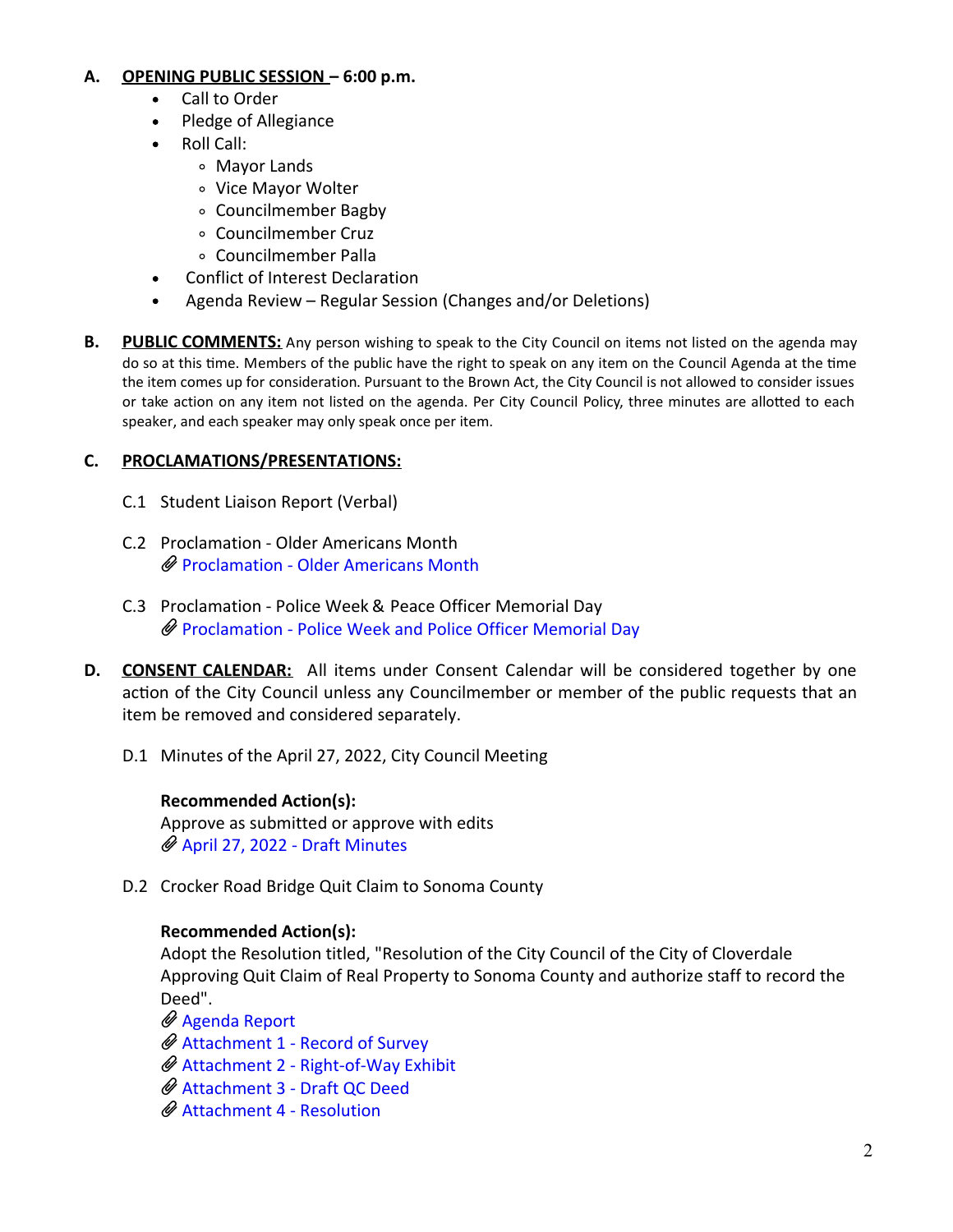D.3 A Resolution of the City Council of the City of Cloverdale Authorizing Remote Teleconference Meetings of the City in Compliance with Assembly Bill 361

### **Recommended Action(s):**

Adopt a Resolution entitled, "A Resolution of the City Council of the City of Cloverdale Authorizing Remote Teleconference Meetings of the City of Cloverdale of the City in Compliance with Assembly Bill 361.

 $\mathscr Q$  [Agenda](https://legistarweb-production.s3.amazonaws.com/uploads/attachment/pdf/1368016/Agenda_Report.pdf) Report [Attachment](https://legistarweb-production.s3.amazonaws.com/uploads/attachment/pdf/1368017/Attachment_1_-_Resolution.pdf) 1 - Resolution

- **E. COMMUNICATIONS:** Council may discuss at this time written communications sent to Councilmembers since the last council meeting. Written communications to be discussed will be listed below, if any.
- **F. PUBLIC HEARING:** Public Hearing items will begin at the time shown, or as close thereafter as possible, to allow for completion of the item.

### **G. NEW BUSINESS:**

G.1 Preliminarily Approve the Engineer's Report for FY 2022-23 for the City of Cloverdale Landscaping and Lighting Assessment District and Set the Time and Date of the Public Hearing for Zone 1-7

### **Recommended Action(s):**

Adopt Resolution No. XXXX: Intent to Levy and Collect Annual Assessments, Preliminarily Approve the Engineer's Report for FY 2022-23 for the City of Cloverdale Landscaping and Lighting Assessment District and Setting the Time and Date of the Public Hearing for Zone 1

Adopt Resolution No. XXXX: Intent to Levy and Collect Annual Assessments, Preliminarily Approve the Engineer's Report for FY 2022-23 for the City of Cloverdale Landscaping and Lighting Assessment District and Setting the Time and Date of the Public Hearing for Zone 2

Adopt Resolution No. XXXX: Intent to Levy and Collect Annual Assessments, Preliminarily Approve the Engineer's Report for FY 2022-23 for the City of Cloverdale Landscaping and Lighting Assessment District and Setting the Time and Date of the Public Hearing for Zone 3

Adopt Resolution No. XXXX: Intent to Levy and Collect Annual Assessments, Preliminarily Approve the Engineer's Report for FY 2022-23 for the City of Cloverdale Landscaping and Lighting Assessment District and Setting the Time and Date of the Public Hearing for Zones 4, 5, 6 and 7

- [Agenda](https://legistarweb-production.s3.amazonaws.com/uploads/attachment/pdf/1365392/Agenda_Report.pdf) Report
- [Attachment](https://legistarweb-production.s3.amazonaws.com/uploads/attachment/pdf/1365480/Attachment_1_-_Resolution_LLAD_Zone_1.pdf) 1 Resolution LLAD Zone 1
- [Attachment](https://legistarweb-production.s3.amazonaws.com/uploads/attachment/pdf/1365481/Attachment_2_-_Resolution_LLAD_Zone_2.pdf) 2 Resolution LLAD Zone 2
- [Attachment](https://legistarweb-production.s3.amazonaws.com/uploads/attachment/pdf/1365482/Attachment_3_-_Resolution_LLAD_Zone_3.pdf) 3 Resolution LLAD Zone 3
- [Attachment](https://legistarweb-production.s3.amazonaws.com/uploads/attachment/pdf/1365491/Attachment_4_-_Resolution_LLAD_Zone_4_5_6_and_7.pdf) 4 Resolution LLAD Zone 4,5,6 and 7
- [Attachment](https://legistarweb-production.s3.amazonaws.com/uploads/attachment/pdf/1365506/Attachment_5_-_FY_22-23_Annual_Engineer_s_Report___Preliminary__without_assesment_roll_.pdf) 5 FY 22-23 Annual Engineer's Report Preliminary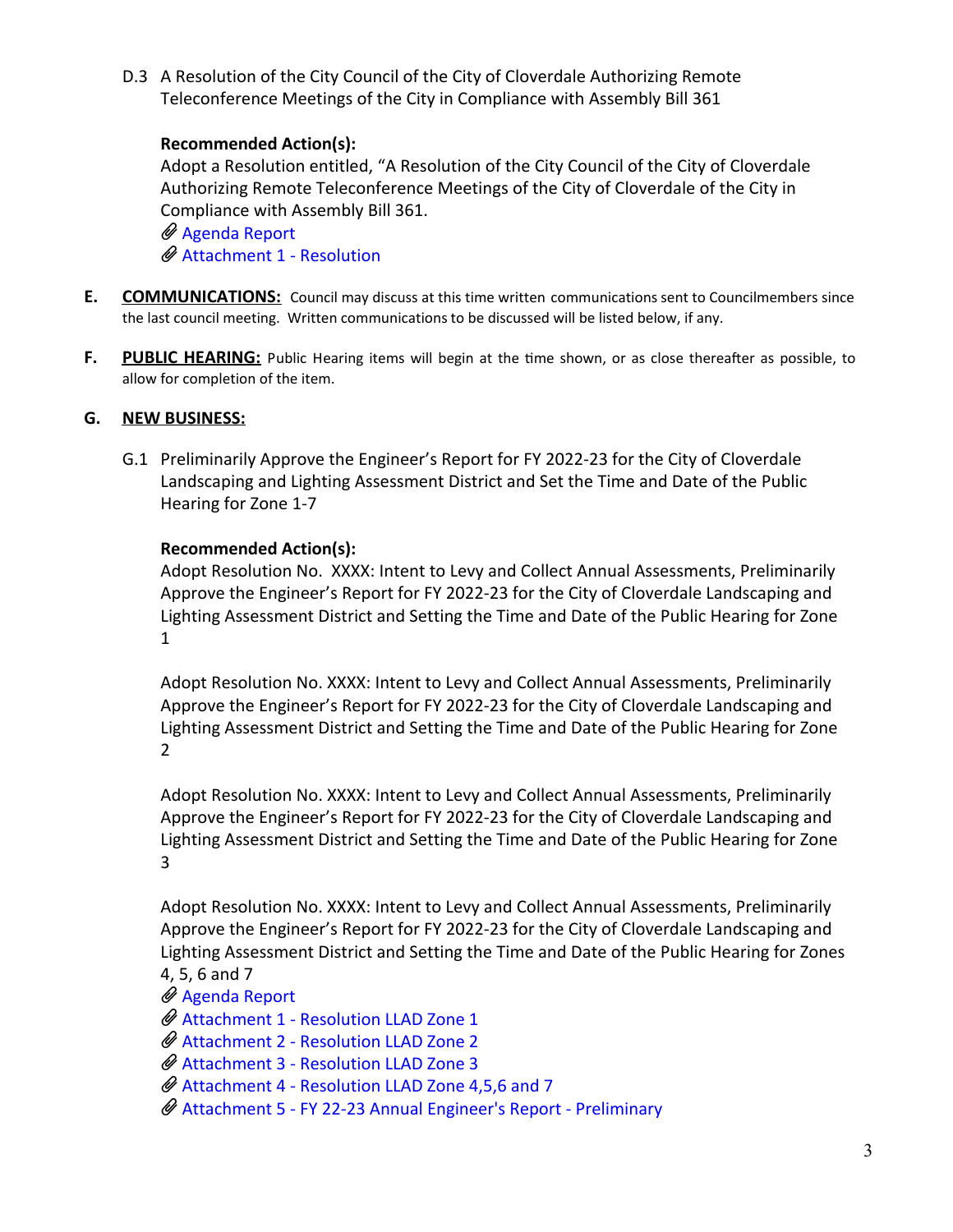# Late [Correspondence](https://legistarweb-production.s3.amazonaws.com/uploads/attachment/pdf/1373745/G.1_Late_Correspondence_-_Budget_and_Assessments.pdf) - Budget and Assessments (as of 5.10.2022 4:28 p.m.)

- G.2 Update and discussion of Housing Element Goals and Policies
	- [Agenda](https://legistarweb-production.s3.amazonaws.com/uploads/attachment/pdf/1365515/Agenda_Review.pdf) Report
	- [Attachment](https://legistarweb-production.s3.amazonaws.com/uploads/attachment/pdf/1365516/Attachment_1_-_Policy_Matrix_-_Admin_Semifinal.pdf) 1 Policy Matrix (Admin Semifinal)
	- [Attachment](https://legistarweb-production.s3.amazonaws.com/uploads/attachment/pdf/1365517/Attachment_2_-_Draft_Housing_Strategy_-__Track_Changes_.pdf) 2 Draft Housing Strategy (Track Changes)
	- $\mathscr Q$  [Attachment](https://legistarweb-production.s3.amazonaws.com/uploads/attachment/pdf/1365518/Attachment_3_-_Draft_Housing_Strategy.pdf) 3 Draft Housing Strategy
	- Attachment 4 Planning [Commission](https://legistarweb-production.s3.amazonaws.com/uploads/attachment/pdf/1365519/Attachment_4_-_Planning_Commission_staff_report_3.2.2022.pdf) Staff Report (3.2.2022)
	- Housing Element [Presentation](https://legistarweb-production.s3.amazonaws.com/uploads/attachment/pdf/1373674/Cloverdale_Slides_-_Housing_Element_Workshop_05-11-22.pdf)
- G.3 Establishment of a Pickleball Court Project at Furber Park
	- [Agenda](https://legistarweb-production.s3.amazonaws.com/uploads/attachment/pdf/1365574/Staff_Report.pdf) Report
	- [Attachment](https://legistarweb-production.s3.amazonaws.com/uploads/attachment/pdf/1365575/Attachment_1_-_Resolution_and_Exhibit_A.pdf) 1 Resolution and Exhibit A
	- [Attachment](https://legistarweb-production.s3.amazonaws.com/uploads/attachment/pdf/1365576/Attachment_2_-__Pickleball_Court_Exhibit.pdf) 2 Pickleball Court Exhibit
	- [Attachment](https://legistarweb-production.s3.amazonaws.com/uploads/attachment/pdf/1365633/Attachment_3_-_Proposed_CIP_Park_Project_Worksheet.pdf) 3 Proposed CIP Park Project Worksheet
- **H. SUBCOMMITTEE ITEMS AND REPORTS:** (Verbal Reports)
	- **Finance, Administration & Police**
		- 1st Monday each month at 1:30 p.m.
	- **Planning & Sustainability**
		- 3rd Tuesday bi-monthly at 1:30 p.m.
	- **Public Works & Facilities**
		- 4th Tuesday each month at 1:30 p.m.
	- **Joint City/Cloverdale Fire District**
		- 2nd Monday every 4th month at 5:30 p.m.
	- **Joint City/Cloverdale Unified School District**
		- 3rd Monday bi-monthly at 4:30 p.m.
	- **Homelessness Community Advisory Group**
		- 2nd Tuesday each Month at 1:30 p.m or 5 p.m. (Start time rotates monthly)

# **I. COUNCIL REPORTS:**

I.1 Councilmember Reports [Councilmember](https://legistarweb-production.s3.amazonaws.com/uploads/attachment/pdf/1374902/Councilmember_Palla.pdf) Palla [Councilmember](https://legistarweb-production.s3.amazonaws.com/uploads/attachment/pdf/1375960/Councilmember_Bagby.pdf) Bagby

# **J. INFORMATIONAL REPORTS:**

- **K. LEGISLATIVE REPORTS, LETTERS OF SUPPORT/OPPOSITION:**
- **L. CITY MANAGER/CITY ATTORNEY REPORT(S):**
- **M. STATUS UPDATE ON CURRENT IMPACTS TO WATER SUPPLY:** (Verbal report)
- **N. STATUS UPDATE ON CURRENT EMERGENCY:** Discussion and possible direction related to COVID-19.
- **O. COUNCIL DIRECTION ON FUTURE AGENDA ITEMS:**